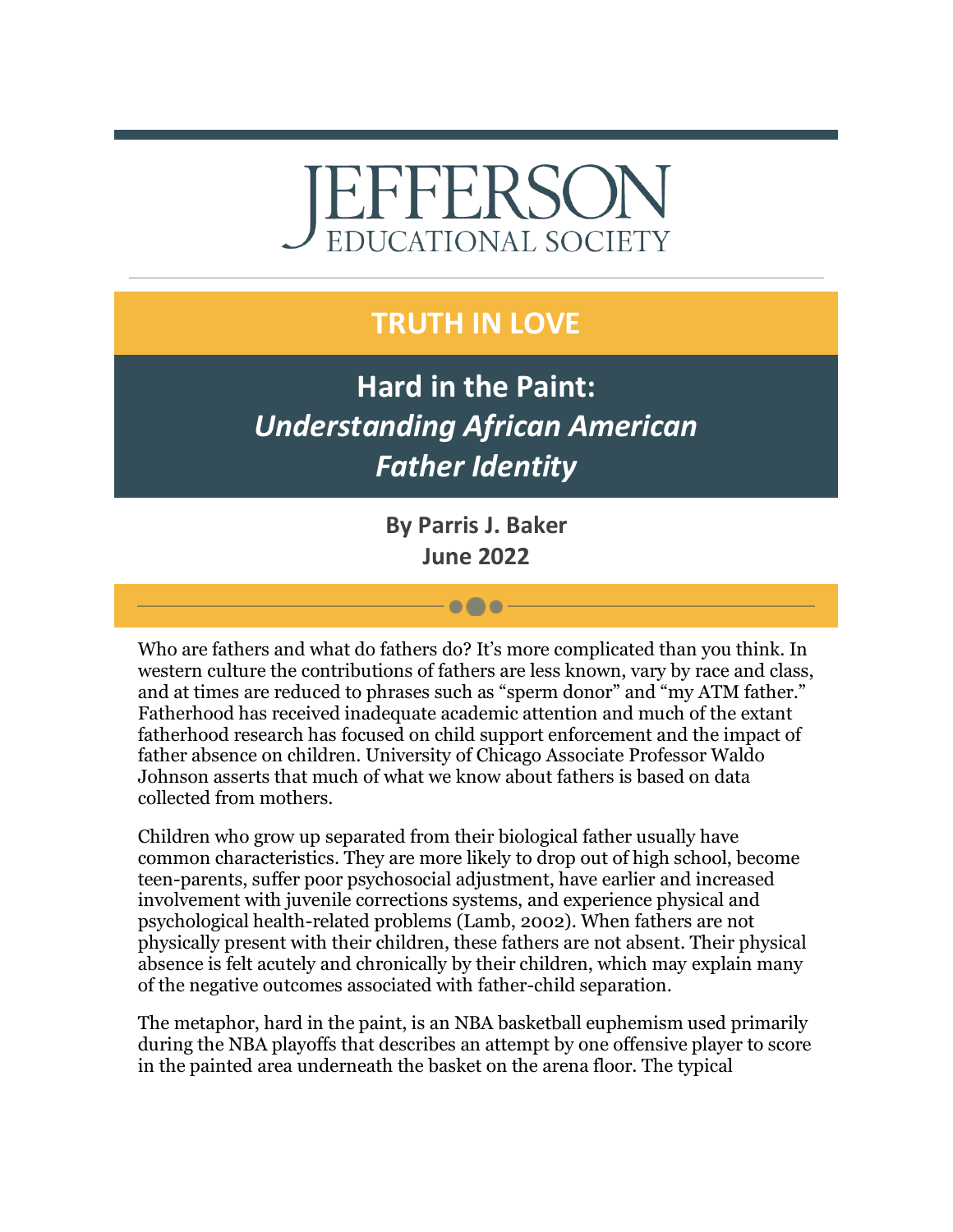attitudinal convention of defensive players is to not allow any opposing player to score in the painted area. This strategy requires the defensive player(s) to sacrifice a personal or flagrant foul to stop the offensive player from scoring. The purpose of the hard, generally aggressive foul is to dissuade the offensive player from returning into the painted area. The offensive player must demonstrate a greater conviction, commitment, and efficacy to score while recognizing he will receive a hard, aggressive foul with every attempt to score. In the painted area he believes must go "hard in the paint."

Hard in the paint is also an African American colloquialism used by some African American fathers to describe attempts to access systems (the painted areas) where their children live, are educated, and play. "It takes a village to raise a child," a Nigerian proverb whose origins are generally traced to regions of Igbo and Yoruba, Nigeria, African, suggests that raising children is a communal enterprise that requires multiple contributions from a variety of people or systems. However, African American fathers who live away from their children, primarily noncustodial and incarcerated fathers, express the necessity of going hard in the paint if they want to visit with their children. When confronted by custodial mothers, child welfare and support enforcement officers, and school administrators, these fathers believe these "gatekeepers" create obstacles to keep them away from their children. There is a historic context for these beliefs.

The entire ecology of black people was a space of total rule by white people. From the violent capture and enslavement of Africans, to forced separation and dissolution of families, the role expectations of fathers as provider, protector. And leader of the family and community were destroyed. Using fear and intimidation, white men, and not black fathers, possessed and exercised ultimate hegemonic control over the life and death of black bodies. Rebellion, resistance, and disobedience were met with direct, decisive, and brutal punishment. For many African American fathers, performing these role expectations in an environment of chattel slavery, discrimination, and racism were nearly impossible.

African American fathers have been presented in the media as invisible figures, either absent from the home of their children, tangential to the daily functioning of the family, or irresponsible and incapable of managing a family. According to Dr. Johnson, financial assistance from the United States government was predicated on the assumption the biological father was absent from the home. For poor fathers this expectation effectively encouraged father absenteeism. In 1965, an evaluation of the African American father, his role performance as father and his contributions to family functioning were documented in a treatise titled *The Negro Family: The Case for National Action* (later referred to as the Moynihan Report).

In this report, Senator Daniel Moynihan described the African American family as "the tangle of pathology." Ignoring the impact of institutionalized racism,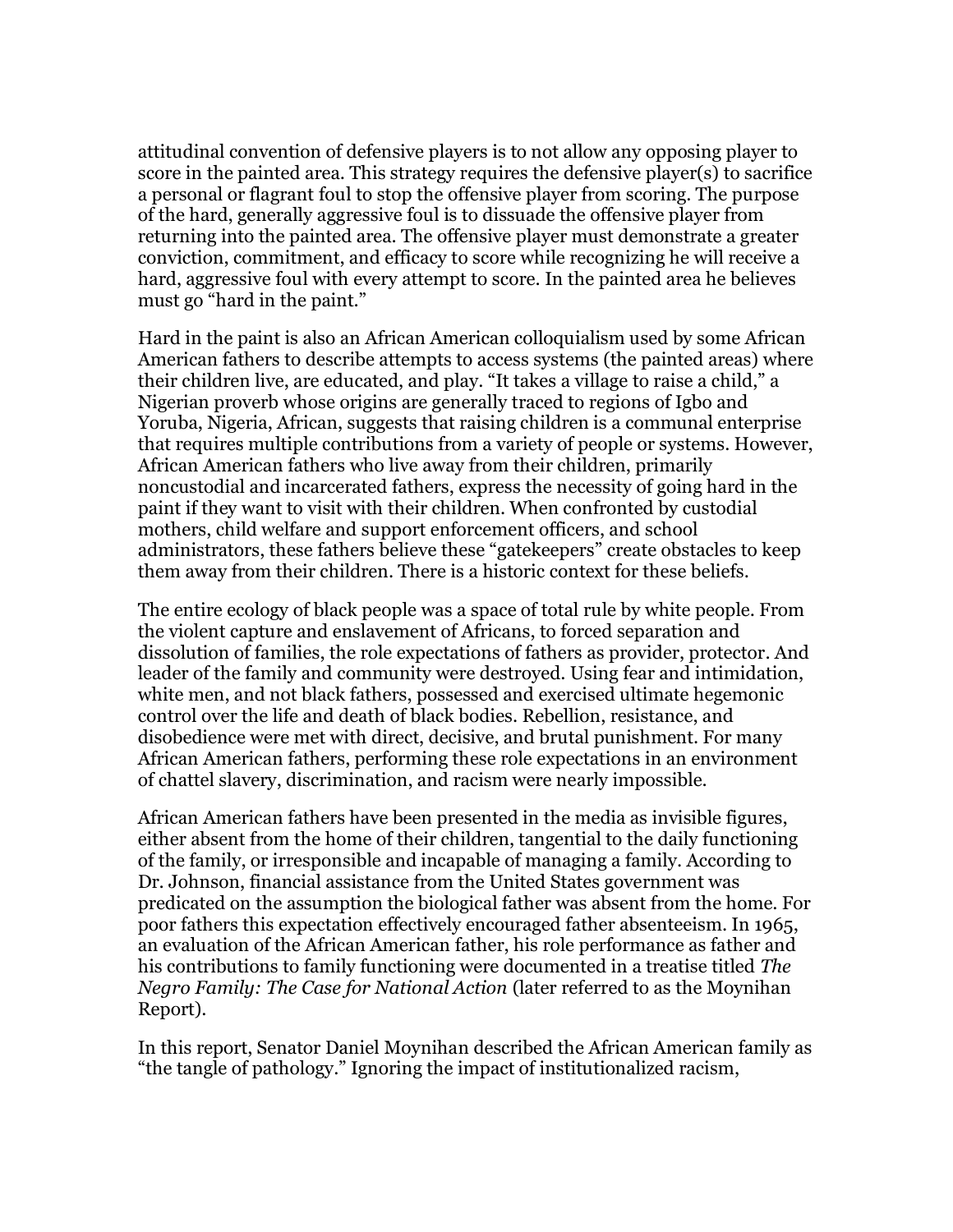economic discrimination, and residential oppression (a real estate practice called redlining), the Moynihan Report blamed African American fathers, due to their chronic absence, as primarily responsible for the deplorable economic conditions of many African American families in the United States.

In 1972, the Temptations recorded the Grammy-winning single, "Papa was a Rollin' Stone." The chorus of this song seemed to reinforce this national perception of African American fathers: *Papa was a rolling stone. Wherever he laid his hat was his home. And when he died. All he left us was alone.* The Child Support Enforcement Program, Title IV-D of the Social Security Act, was created in 1975 with the primary objective of holding noncustodial parents financially responsible for child support. Initially, child support legislation directed aggressive attention to "deadbeat dads," irresponsible fathers who could afford to pay child support but refused to do so, regardless of whether it was legally required. At that time, the true profile of a deadbeat dad was a parent, generally white fathers, whose annual income exceeded \$75,000 who did not pay child support. The media portrayal of deadbeat dads, however, were black fathers who willfully avoided their financial responsibilities to their families.

During the 1990s, the concept of "responsible fathering" emerged as an expectation of the role of father. Responsible fathering placed greater emphasis on the economic support of children. This concept was viewed as a lifelong commitment for all fathers, regardless of child residency. The goals of Child Support Enforcement found in the Personal Responsibility Work Opportunity and Reconciliation Act of 1996, were to locate noncustodial fathers, establish legal paternity of children, establish child support orders, and improve collection and distribution of child support awards.

Currently, there isn't a uniformed definition of fatherhood that fully captures the varied cultural scripts or lived experiences of fathers. However, African American men state they find enormous paternal satisfaction in fulfilling father role expectations. When allowed to participate in the lives of their children African American fathers make a world of difference.

Children with involved African American fathers have higher academic performance, are more likely to graduate from high school and attend postsecondary institutions, are less likely to participate in criminal activities, enter juvenile correction facilities, and experience greater mental and physical health.

According to one of the fathers who participates in the Abba Fathers Support Group, "sometime when you go into the paint, you know you're going to get the hell knocked out of you. You take the blows and get back up to try it again. But when you score, knowing all the things that were used to stop you from seeing your children, man that feels good!"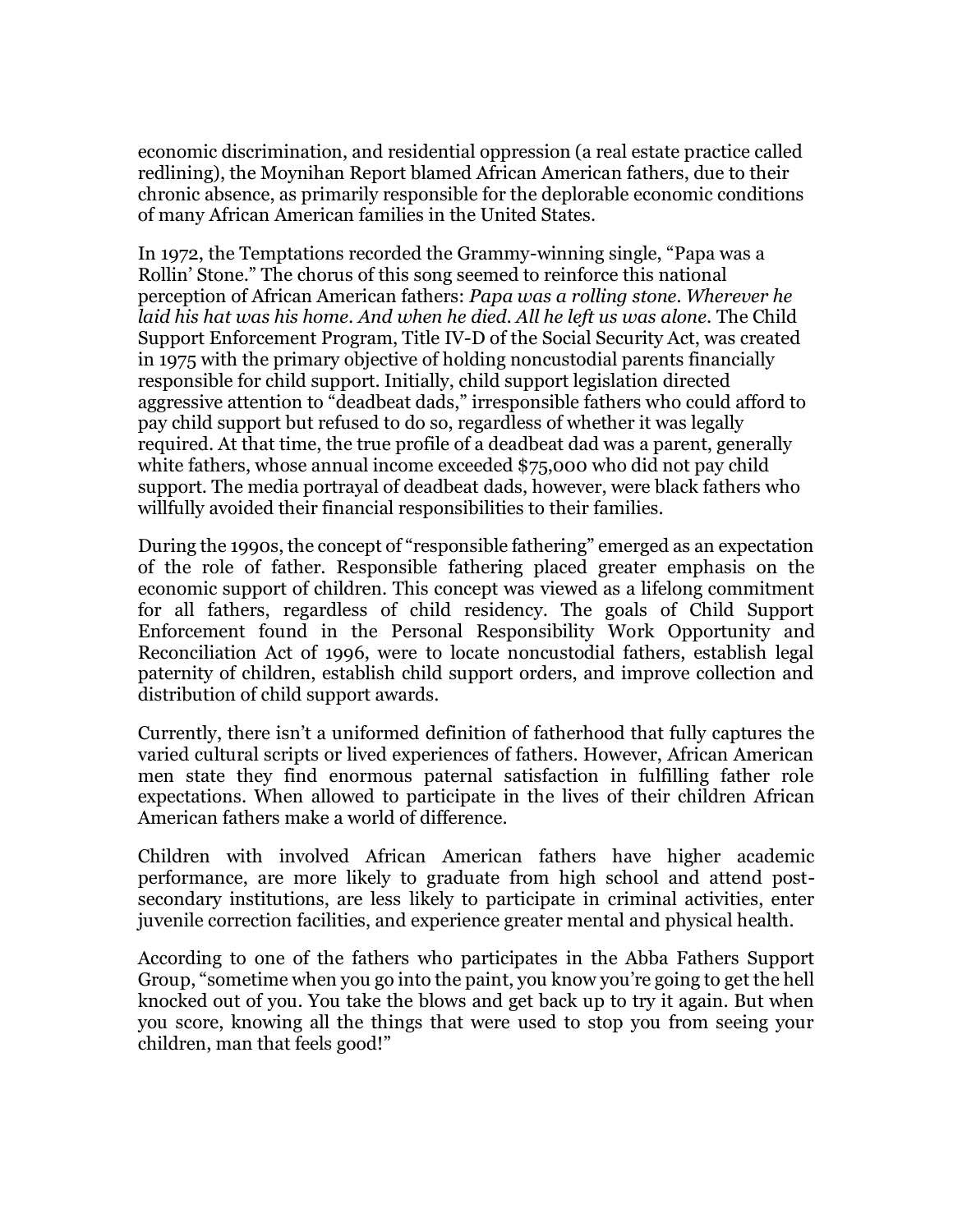### Happy Father's Day!

#### **ABOUT THE AUTHOR**

Dr. Parris J. Baker is an Associate Professor at Gannon University, where he is the Social Work, Mortuary Science and Gerontology Program Director. An alumnus of Gannon, Baker received his graduate degree from Case Western Reserve University, Jack, Joseph, & Morton Mandel School of Applied Social Sciences and his doctorate from the University of Pittsburgh, School of Social Work.



Presently, Baker serves as the Senior Pastor of Believers International Worship Center, Inc. He is married and has five children.

Dr. Baker can be reached at: [baker002@gannon.edu.](mailto:baker002@gannon.edu)

**[Subscribe to JES Publications Emails!](https://r20.rs6.net/tn.jsp?f=001a8Tvszet4XWqHLTt8ghEdDmPbBoOVHkWW-Wmf4T216heozQuez8rk9oOJm6GRDV9No7gIavsZmFPY-SVVxN75m-pZKyFmWOCpQqTbsW8SDpg81KGQIhazO0qh2fnFTXsLQKHLSDMthTPy4gATk9k8WLo3W6Bu9C7v2B03weyvtQTfI9DHeicqhAz3lm2mhntT6pIySTnCeHPF0qpyNBxRNj7Ol35sKt1xQaQBE0FjEXaZtAJ4ltgbIjpVuBe81j_tzzvANrk1sdIDIMyl5iRgafnaKNUfKmFc_meW1rmcW1VLk8odxslOj29LRYWD5H3YM6TvnY6KY_TFglloZ5-iVHRA5avs_LVZOYd4irhe0Q=&c=qlGplOL7laeSw0v9w_rxGb0nrgOjaegXR6hXal1Atf1BCvUGFJ5rXA==&ch=YgND-OLet3oyXx7XWSo3Jv68H5O5uAbni2-xAkmHHYif4kAknmAmgQ==) [Subscribe to Book Notes Emails!](https://r20.rs6.net/tn.jsp?f=001a8Tvszet4XWqHLTt8ghEdDmPbBoOVHkWW-Wmf4T216heozQuez8rk9oOJm6GRDV9eApQtxqzY9QODFrBgI7luJYJsJlBNcI9hjoRFI9uIU88rmMo53XheCcUVQFlODaIlQSl2FRnk6daoVRjXr889ClcIqwbAdo1Xc6fKNLdCJ2mY7sLlSOvNT66PDSPIuOmTTbjVJyTxQEnCxdIsAQE4orWDWji_22vASloyHhE3nCII7A2Cr0kLegBdebvw3fDrQs6G02BBQRQHQwAR064uiZJK2i7GxdIpTpAFpR7AGqdwSqzkKq81IoqIEjaOeICjdtrtYmOv3xAN8UFRuYjoTFzF671noUrd5gPeJDm54Q=&c=qlGplOL7laeSw0v9w_rxGb0nrgOjaegXR6hXal1Atf1BCvUGFJ5rXA==&ch=YgND-OLet3oyXx7XWSo3Jv68H5O5uAbni2-xAkmHHYif4kAknmAmgQ==)**

## In Case You Missed It

**[Truth in Love: Dismantling Racist Systems: Confronting Whiteness \(Part 3 of](https://r20.rs6.net/tn.jsp?f=001a8Tvszet4XWqHLTt8ghEdDmPbBoOVHkWW-Wmf4T216heozQuez8rk7HoUaJywmdFih7zPQ55eVlrridfxQaXQ4IJaC_COTsby0XJwat0w8ipRvfSfHIIvGJ1nKaJaSXSSVftn6vOI1mJ5GMovQrESw==&c=qlGplOL7laeSw0v9w_rxGb0nrgOjaegXR6hXal1Atf1BCvUGFJ5rXA==&ch=YgND-OLet3oyXx7XWSo3Jv68H5O5uAbni2-xAkmHHYif4kAknmAmgQ==)  [3\)](https://r20.rs6.net/tn.jsp?f=001a8Tvszet4XWqHLTt8ghEdDmPbBoOVHkWW-Wmf4T216heozQuez8rk7HoUaJywmdFih7zPQ55eVlrridfxQaXQ4IJaC_COTsby0XJwat0w8ipRvfSfHIIvGJ1nKaJaSXSSVftn6vOI1mJ5GMovQrESw==&c=qlGplOL7laeSw0v9w_rxGb0nrgOjaegXR6hXal1Atf1BCvUGFJ5rXA==&ch=YgND-OLet3oyXx7XWSo3Jv68H5O5uAbni2-xAkmHHYif4kAknmAmgQ==)**written by Jefferson Scholar-in-Residence **Dr. Parris J. Baker**

**[Be Well: The Perks and Perils of Being Numero Uno](https://r20.rs6.net/tn.jsp?f=001a8Tvszet4XWqHLTt8ghEdDmPbBoOVHkWW-Wmf4T216heozQuez8rk7M70DfxIjY6us0zLLsn77-J4wDxyzyDo6kD2nAWYEjMvbSkfyrqsIRpkx7xxJOgFLMsZNr7Qwqdc8xVM9qNJGyqtxweugkDSQ==&c=qlGplOL7laeSw0v9w_rxGb0nrgOjaegXR6hXal1Atf1BCvUGFJ5rXA==&ch=YgND-OLet3oyXx7XWSo3Jv68H5O5uAbni2-xAkmHHYif4kAknmAmgQ==)** written by health and wellness expert **Debbie DeAngelo**

**[Book Notes #103: 1968/2022: The Seeds of Our Discontents \(Part](https://r20.rs6.net/tn.jsp?f=001a8Tvszet4XWqHLTt8ghEdDmPbBoOVHkWW-Wmf4T216heozQuez8rkxbCaMAEWcj29pidRVo2JEbq1kcKv8BQcxdNKxUSaG5CX58MA1RS8JNDZ8cosEXCDcPG-_1i_K6DPSF3TIXPEAP7j5VHJ8Bj0A==&c=qlGplOL7laeSw0v9w_rxGb0nrgOjaegXR6hXal1Atf1BCvUGFJ5rXA==&ch=YgND-OLet3oyXx7XWSo3Jv68H5O5uAbni2-xAkmHHYif4kAknmAmgQ==)  [Two\)](https://r20.rs6.net/tn.jsp?f=001a8Tvszet4XWqHLTt8ghEdDmPbBoOVHkWW-Wmf4T216heozQuez8rkxbCaMAEWcj29pidRVo2JEbq1kcKv8BQcxdNKxUSaG5CX58MA1RS8JNDZ8cosEXCDcPG-_1i_K6DPSF3TIXPEAP7j5VHJ8Bj0A==&c=qlGplOL7laeSw0v9w_rxGb0nrgOjaegXR6hXal1Atf1BCvUGFJ5rXA==&ch=YgND-OLet3oyXx7XWSo3Jv68H5O5uAbni2-xAkmHHYif4kAknmAmgQ==)** written by Jefferson Scholar-in-Residence **Dr. Andrew Roth**

**[Reverence for Place: May 25 Jefferson Program Follow-up](https://r20.rs6.net/tn.jsp?f=001a8Tvszet4XWqHLTt8ghEdDmPbBoOVHkWW-Wmf4T216heozQuez8rkxbCaMAEWcj2d3KeUnkTvnEmJqApjciaS1rnadgg7aBNczxsRhGd2V3sNf6Kolkf8T_wJ3M4nIiQhyH3Z7dyCNzK3t-WklReGw==&c=qlGplOL7laeSw0v9w_rxGb0nrgOjaegXR6hXal1Atf1BCvUGFJ5rXA==&ch=YgND-OLet3oyXx7XWSo3Jv68H5O5uAbni2-xAkmHHYif4kAknmAmgQ==)** written by Jefferson Scholar-in-Residence **Dr. David Frew**

**[Shared Heritage: James Justice: Erie's Forgotten Singer, Actor,](https://r20.rs6.net/tn.jsp?f=001a8Tvszet4XWqHLTt8ghEdDmPbBoOVHkWW-Wmf4T216heozQuez8rk6qb6q6PRGO2p4U1miA_HZ-qd_D9pYGW1QdxTqMEIxS3UqvpF7szyvrWKicnrL7IZc6Rortu0cW6bApN3legVBWBac-4ACuZdw==&c=qlGplOL7laeSw0v9w_rxGb0nrgOjaegXR6hXal1Atf1BCvUGFJ5rXA==&ch=YgND-OLet3oyXx7XWSo3Jv68H5O5uAbni2-xAkmHHYif4kAknmAmgQ==)  [Composer](https://r20.rs6.net/tn.jsp?f=001a8Tvszet4XWqHLTt8ghEdDmPbBoOVHkWW-Wmf4T216heozQuez8rk6qb6q6PRGO2p4U1miA_HZ-qd_D9pYGW1QdxTqMEIxS3UqvpF7szyvrWKicnrL7IZc6Rortu0cW6bApN3legVBWBac-4ACuZdw==&c=qlGplOL7laeSw0v9w_rxGb0nrgOjaegXR6hXal1Atf1BCvUGFJ5rXA==&ch=YgND-OLet3oyXx7XWSo3Jv68H5O5uAbni2-xAkmHHYif4kAknmAmgQ==)** written by **Johnny Johnson (Burleigh Legacy Alliance), Dr. Chris Magoc (Mercyhurst University), and Melinda Meyer (Erie Yesterday)**